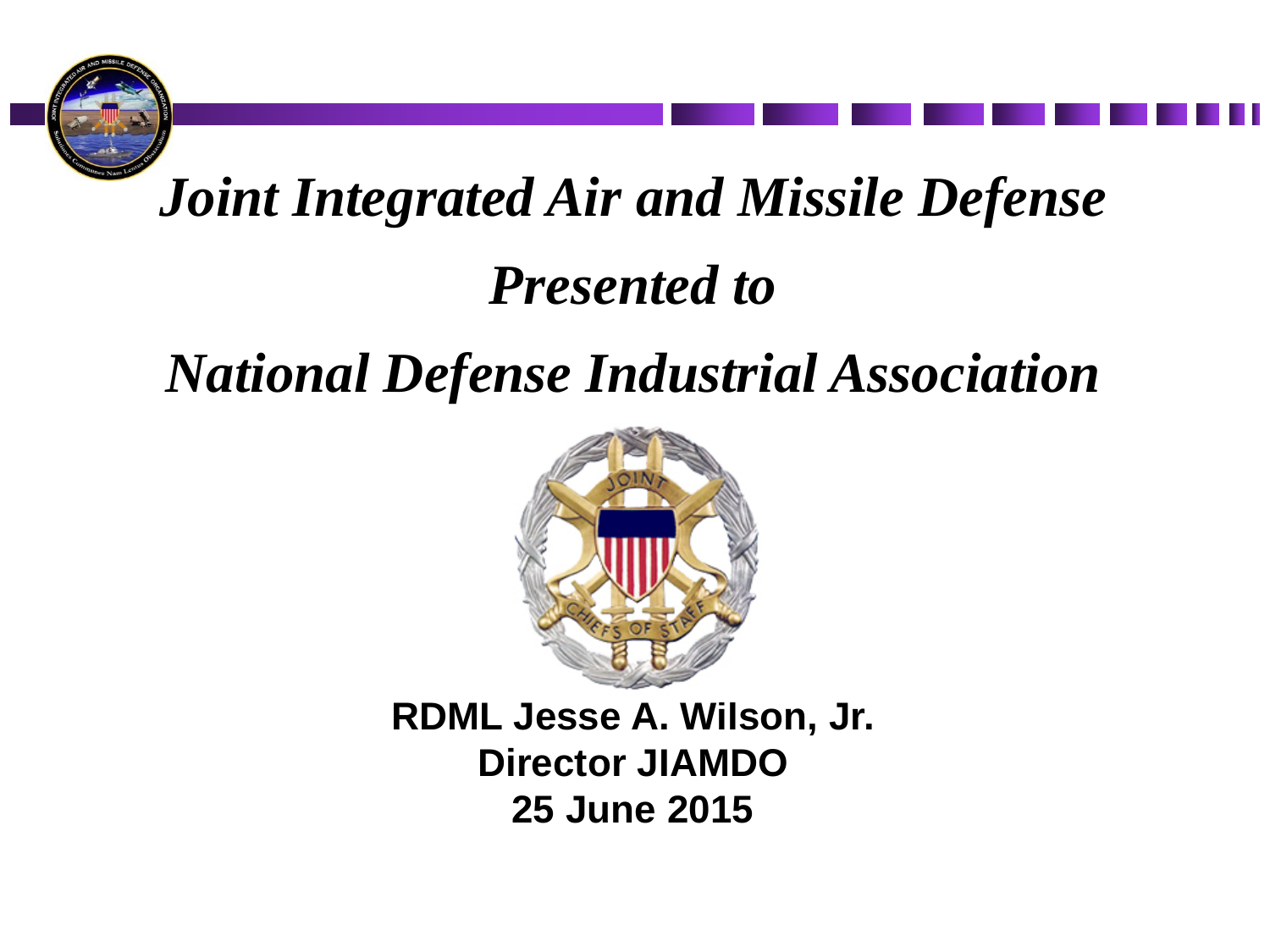

- **IAMD Strategic Environment**
- **Joint IAMD Vision 2020**
- **Warfighter Requirements**
- **Call to Industry**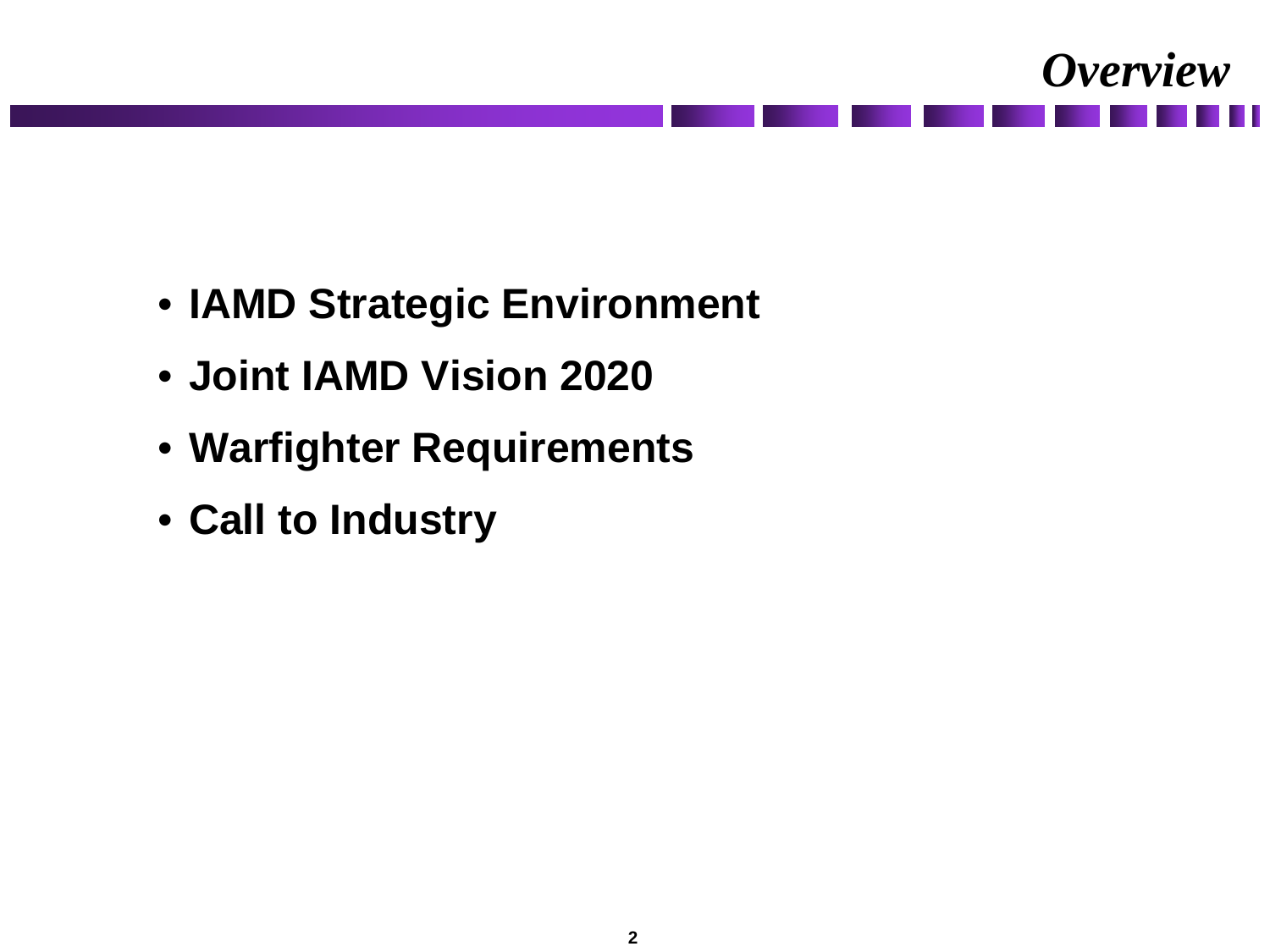### *IAMD Vision 2020: IAMD Strategic Environment*

- **Evolving global security environment – increasingly capable air and missile threats among potential adversaries and rogue states**
- **Expanding battlespace requiring plans and operations to range across regional, trans-regional, and homeland domains**
- **Increasing Allied and partner appetite for air and missile defense systems and the protection they provide**
- **An era of declining defenses budgets but increasing demand for more and better IAMD from our combatant commands**



- *IAMD will need to be even more Joint – advancing interdependence and integrating new capabilities*
- *The vision for IAMD 2020 should be a versatile, responsive and decisive Joint Force that is also affordable*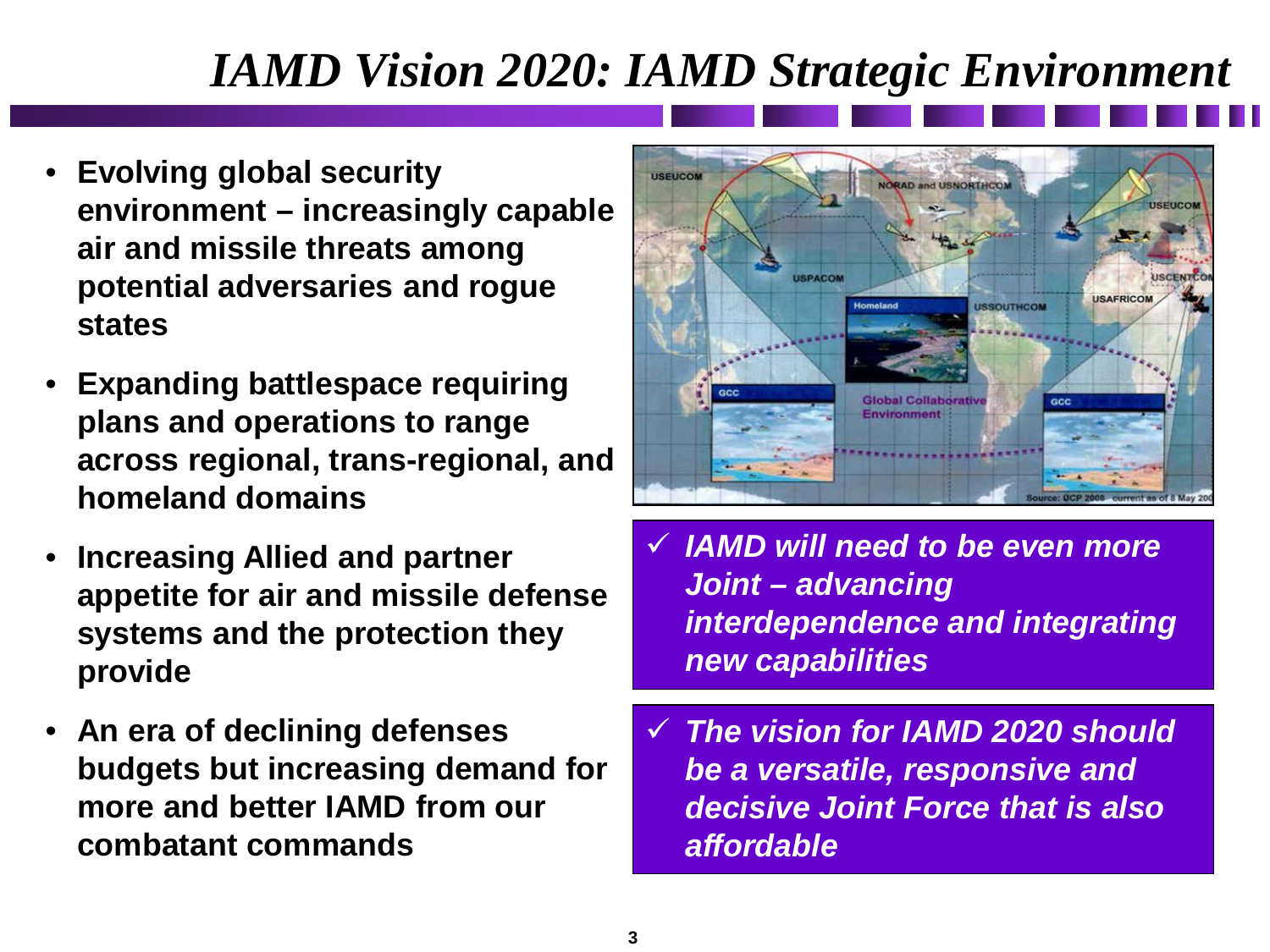### *IAMD Vision 2020 Imperatives*

#### **Modernization**

#### **Information / Data Exchange**



#### **Employment**





#### **Building Partner Capacity**



### *A comprehensive Joint and combined force*

#### **Passive Defense**



**Education and Awareness**

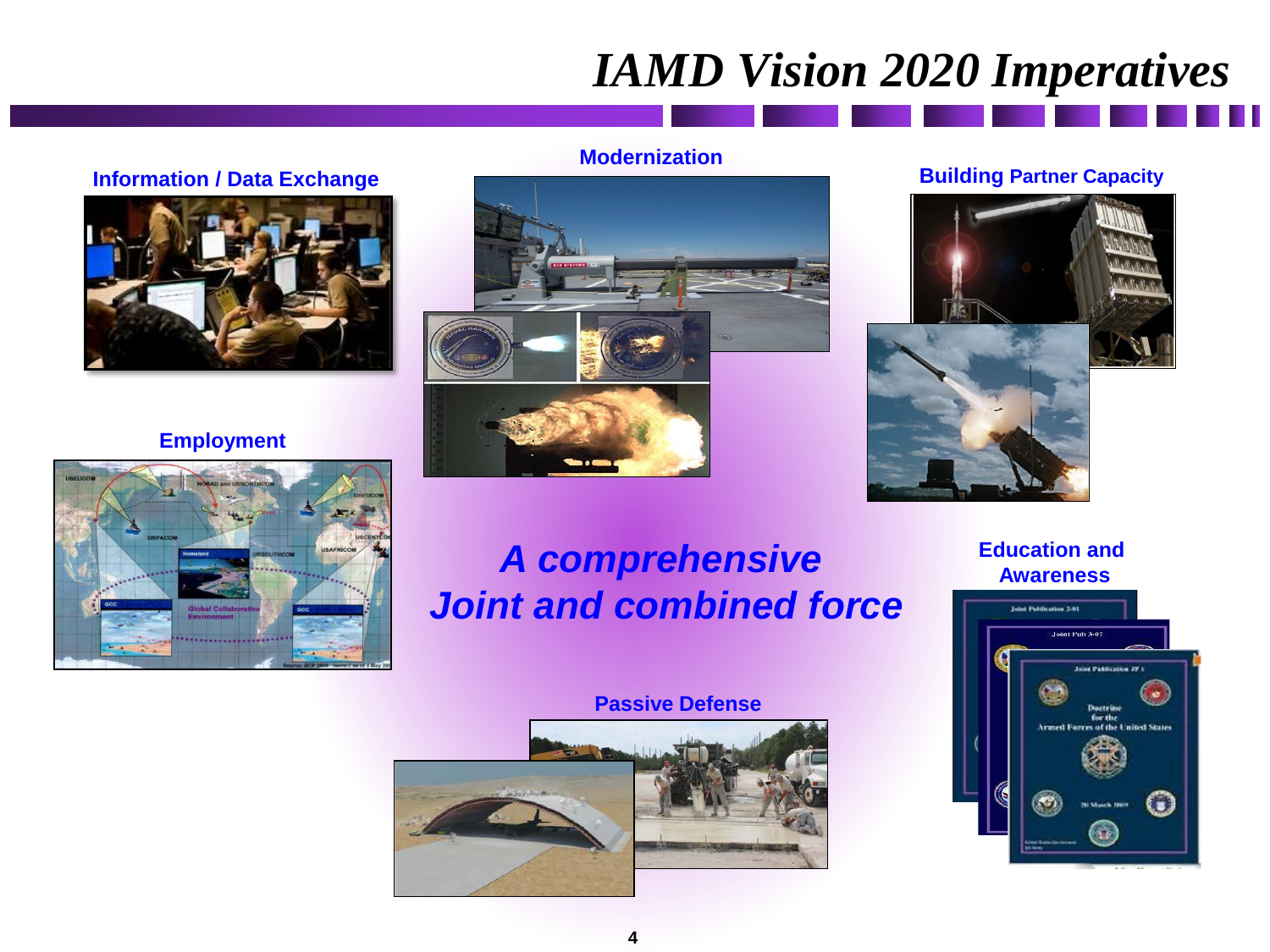### *Warfighter Driven Joint Requirements*



- **High-priority IAMD capabilities needed by the Joint Force in the mid-term future (2020-2030) to realize CJCS's IAMD Vision**
- **Roadmap Capability Gaps derived from:**
	- **CCDR input**
	- **Joint Studies and Analysis**
- **Portfolio-wide assessment of requirements**
- **Identifies investment opportunities**
- **Recommendations to mitigate risk are aligned with the Chairman's Vision and IAMD Roadmap**

**IAMD Roadmap Top 5 Critical Required Joint Capabilities: Provides direction to the IAMD community Prioritizes efforts and resources**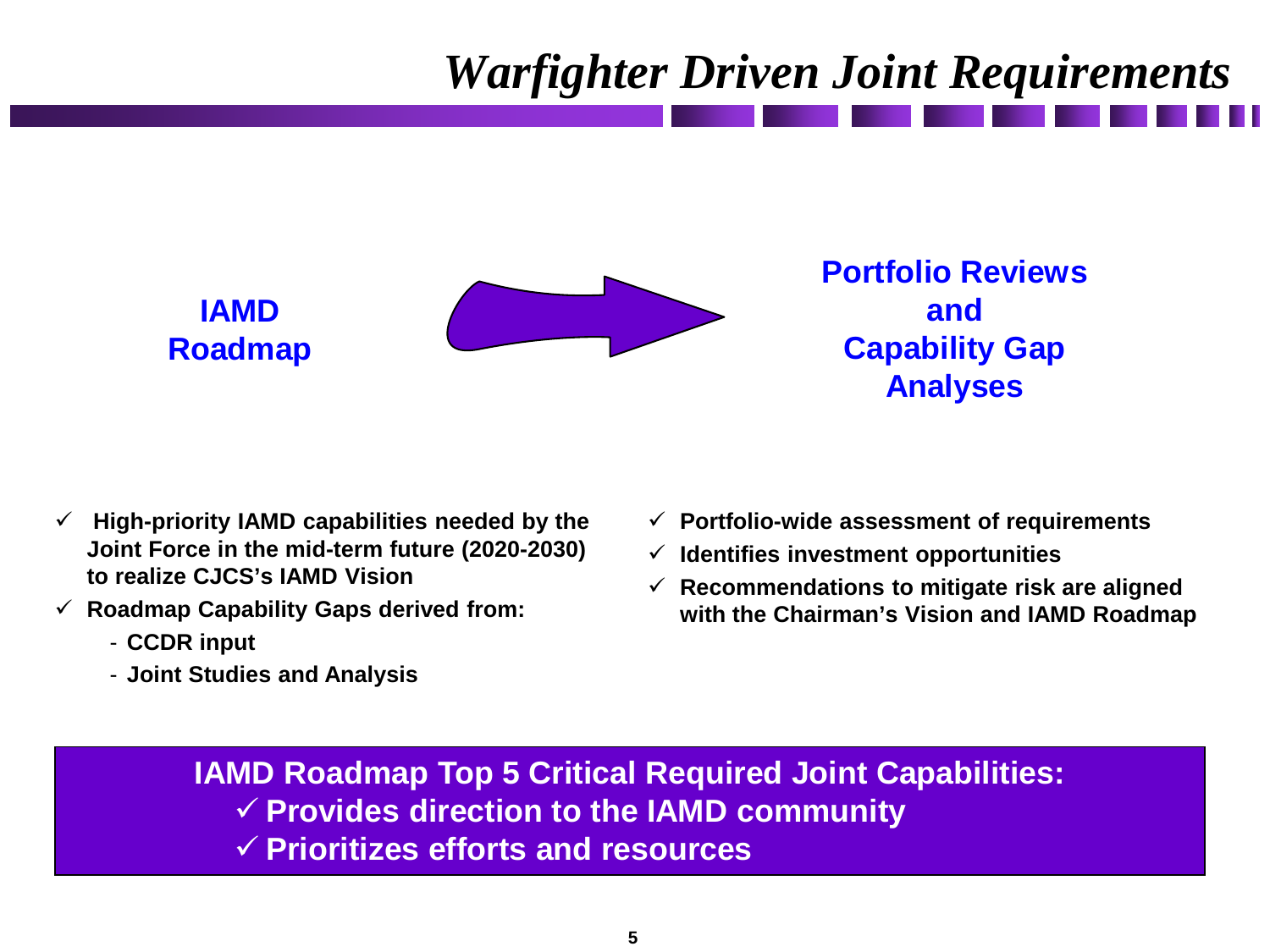

- **Innovation:**
	- **Across all 5 critical Joint required capabilities**
	- **Key to progress – especially in tough fiscal constraints**
- **Analytical Rigor**
	- **Models/tools**
- **Electronic Warfare**
- **Directed Energy**
- **Cyber**
- **Interoperability**
	- **Request NDIA study**



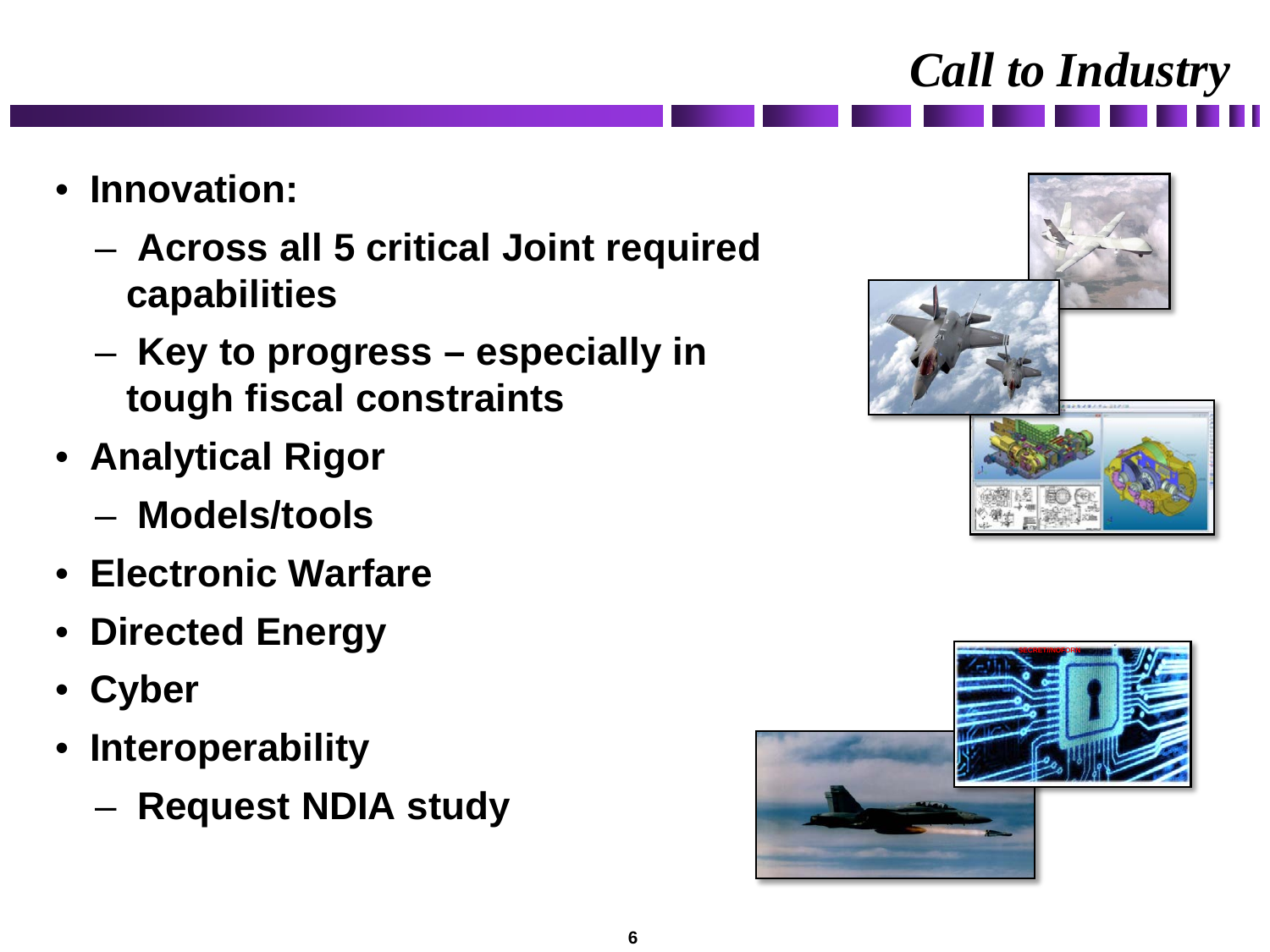

*"In order to succeed in IAMD, we must offset fewer resources with more innovation to develop and maintain an affordable, integrated, interdependent Joint and combined approach ready to answer the nation's call-anytime, anywhere."*

> *MARTIN E. DEMPSEY General, U.S. Army Chairman of the Joint Chiefs of Staff*



**Join our collaborative discussion via our JIAMDO LinkedIn Group:**

[http://linkd.in/QQPs68](http://linkd.in.com/groups?home=&gid=7466415&trk=anet_ug_hm) 

**7**